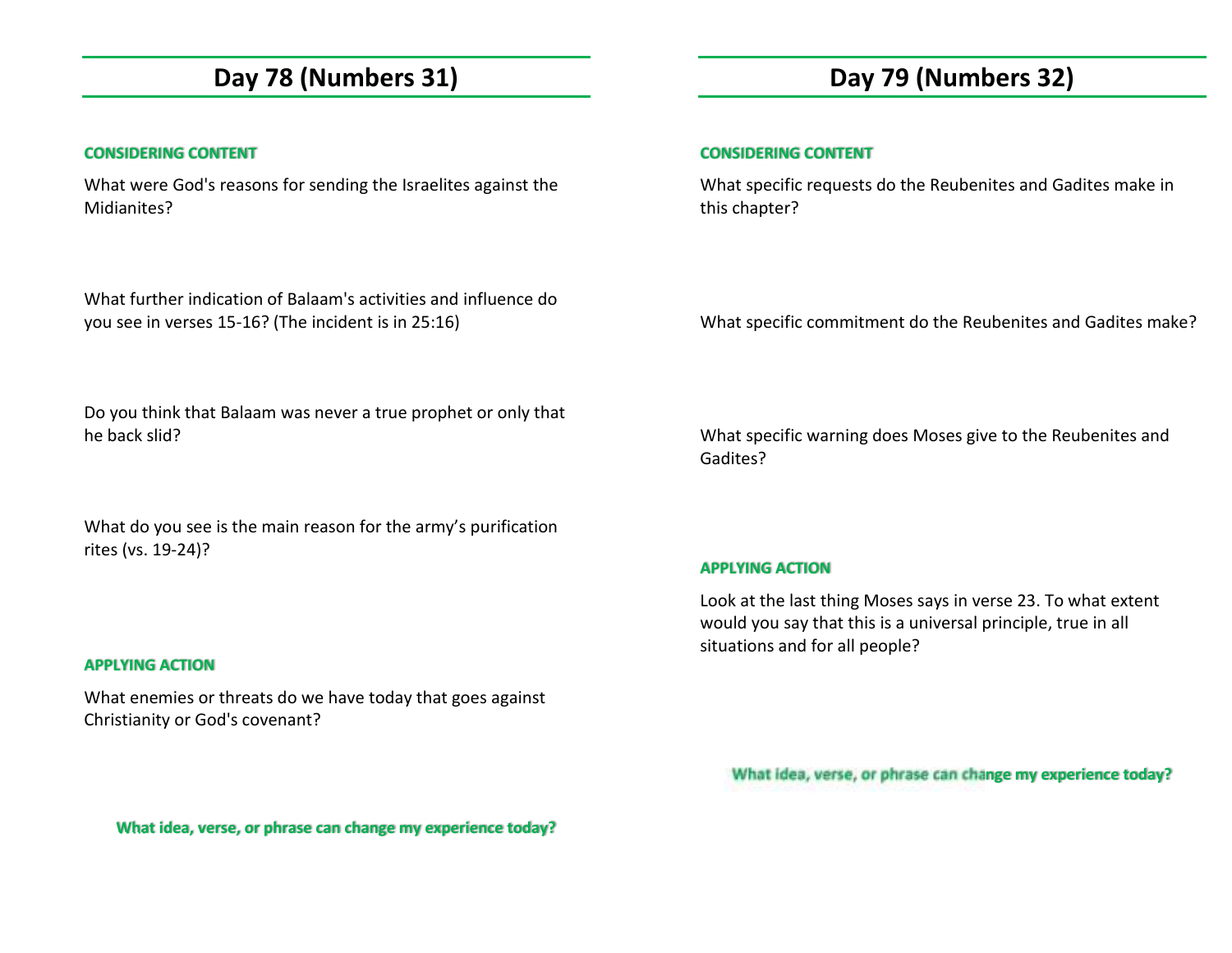## **Day 80 (Numbers 33)**

### **CONSIDERING CONTENT**

What commands does God give his people in vs. 52-54?

## **Day 81 (Numbers 34-36)**

### **CONSIDERING CONTENT**

Explain the purpose of the cities of refuge (35:6-28)?

What is Israel's legal definition of murder (35:16-21)?

What do you see about God's character in the judgment he gave to Moses about the daughters of Zelophehad?

#### **APPLYING ACTION**

In what ways are your Christian duties like those of the Levites (ch. 35)? Do you think these duties are the best done in isolation? Or the real world? Is that true for all believers? Why?

Keeping in mind all that you've seen in numbers, imagine yourself asking Moses this question how is it possible for a holy God to have a relationship with sinful people, and to enjoy their true worship? How do you think Moses would answer?

**What idea, verse, or phrase can change my experience today?** 

Note: The focus of this book has shifted to the second generation of Hebrews since the Exodus from Egypt.

**What idea, verse, or phrase can change my experience today?** 

### What words of warning does God give his people in vs. 55-56?

### **APPLYING ACTION**

In verse 53, notice again God's word to the Israelites about possessing the land. what exactly has God given you that you need to possess or settle in?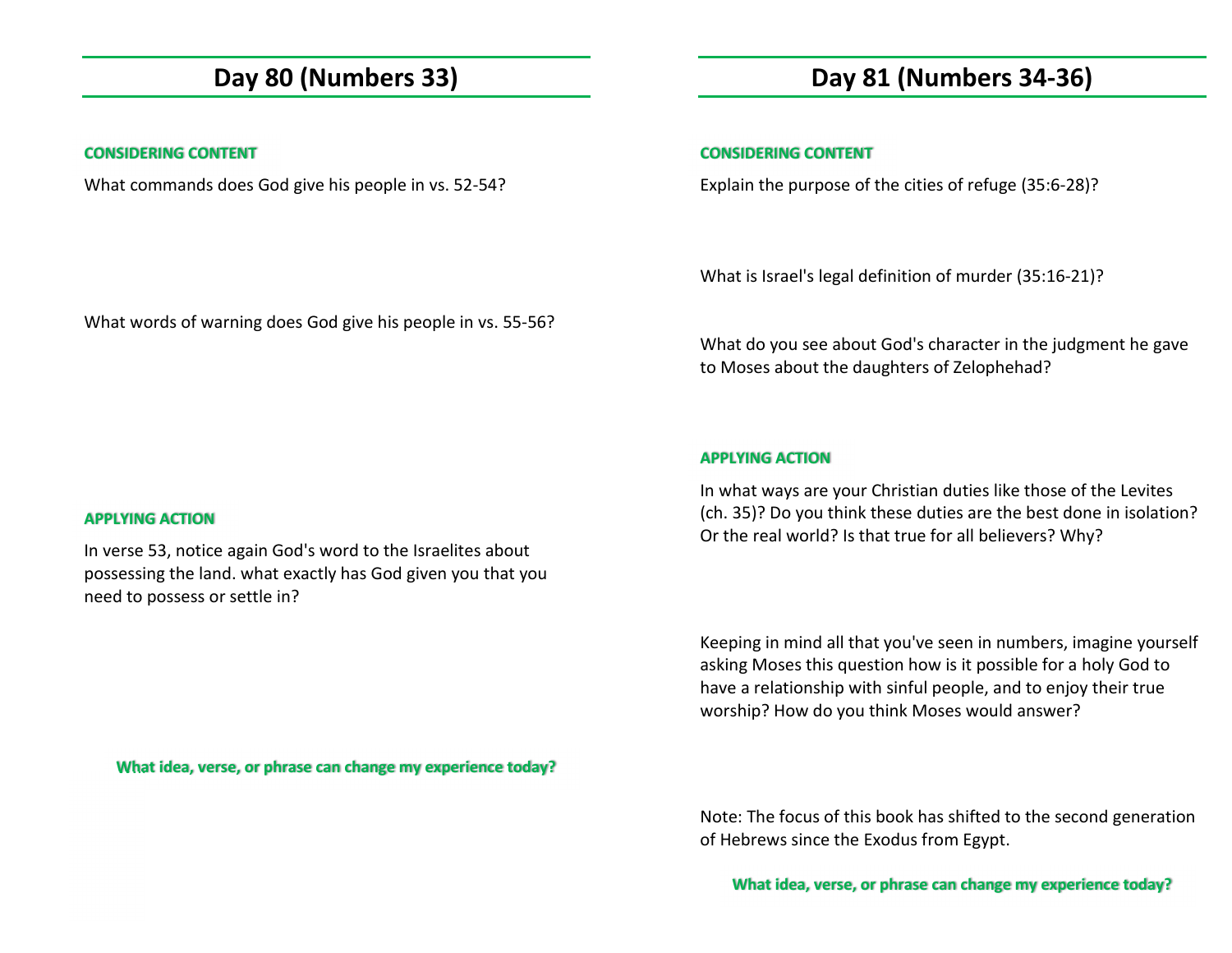# THE 100 DAY ADVENTURE

## **Deuteronomy - NIV Study Bible Outline**

Deuteronomy's literary structure supports its historical setting. By its interpretive, repetitious, reminiscent and somewhat irregular style it shows that it is a series of more or less extemporaneous addresses, sometimes describing events in nonchronological order (see, e.g., 10:3). It's structure lends itself to the Biblical emphasis on the covenant between the Lord and his people. In this sense Deuteronomy is a covenant renewal document, as the following outline shows:

- Preamble  $(1:1-5)$
- Historical Prologue (1:6-4:43)
- Stipulations of the Covenant  $(4:44-26:19)$ 
	- o The Great Commandment: The Demand for Absolute Allegiance (4:44-11:32)
		- God's covenant Lordship (4:44-5:33)
		- The principle of consecration (ch. 6)
		- The program for conquering Canaan (ch. 7)
		- A call to commitment in the new land (ch. 8)
		- The lesson of the broken tablets (9:1-10:11)
		- Another call to commitment (10:12-11:32)
	- o Supplementary Requirements (chs. 12-26)
		- Ceremonial consecration (12:1-16:17)
		- Human leaders in God's righteous kingdom (16:18-21:21)
		- Sanctity of God's kingdom (21:22-25:19)
		- Confessions of God as Redeemer-King (ch. 26)
- Ratification; Curses and Blessings (chs. 27-30)
- Leadership Succession under the Covenant (chs. 31-34)
	- o Change of Leadership (31:1-29)
	- $\circ$  Song of Moses (31:30-32:47)
	- o Moses' Testamental Blessing on the Tribes (32:48-33:29)
	- o Death of Moses and Succession of Joshua (ch. 34)

## **Day 82 (Deuteronomy 1)**

### **CONSIDERING CONTENT**

What do you learn in the first 5 verses about the setting for this book?

After reading this chapter, what do you think Moses wants the Israelites to understand about God's character?

What specific ways do you see God's grace in this first chapter?

### **APPLYING ACTION**

Looking at Israel's experiences in vs. 41-45, what ways, if any, does this remind you of any similar experiences in your own life?

**What idea, verse, or phrase can change my experience today?**